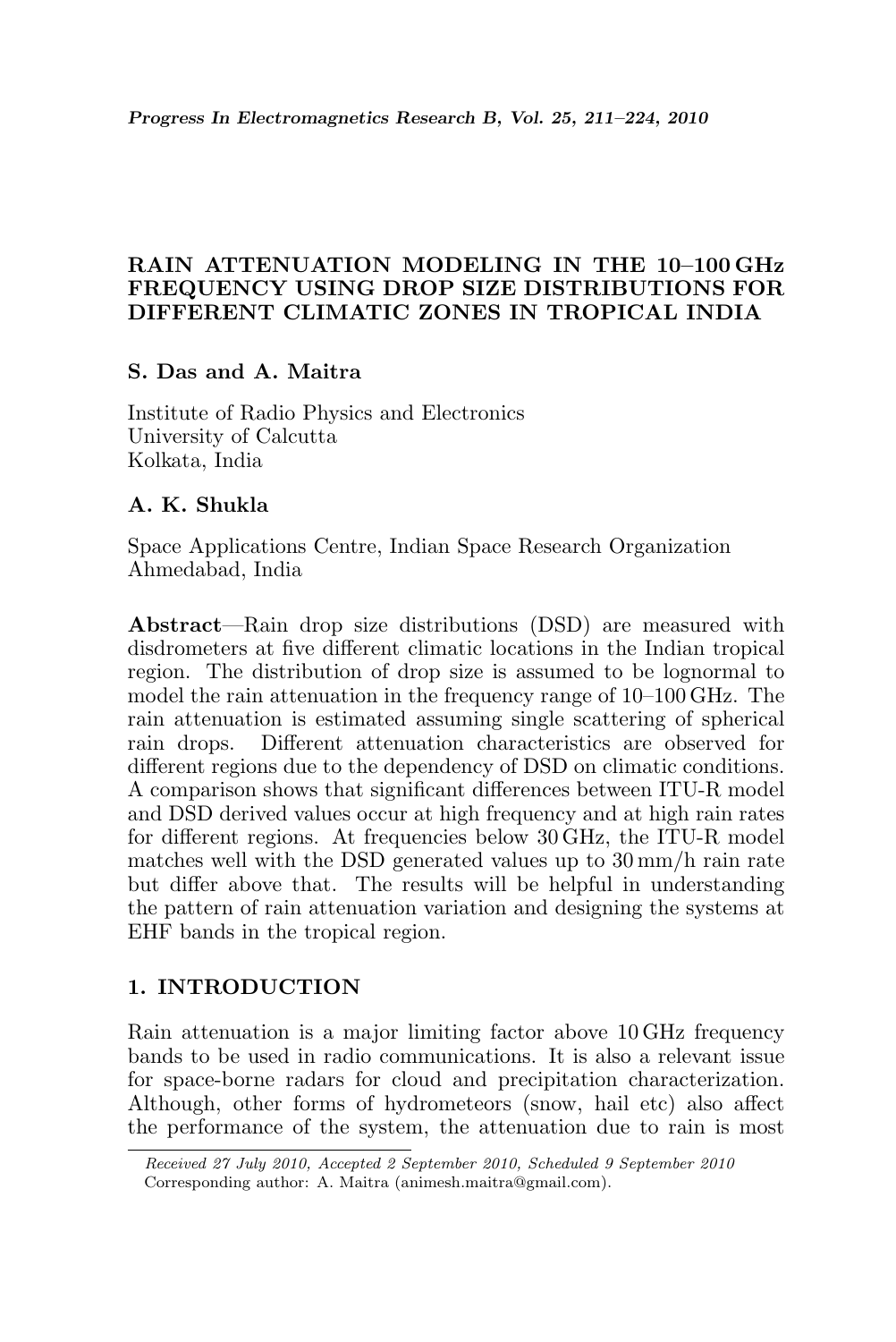severe [1, 2]. Rain attenuation modeling is usually done in terms of drop size distribution (DSD) [1–3]. But, the variability of DSD for different climatic regions is a major concern, especially for the tropical region [4], which has a huge diversity in climatic conditions. A few attempts have been made to characterize the rain attenuation over this region [4–8]. In the absence of measured attenuation data, DSD measurements can provide useful information on the variation of the rain attenuation [4, 9, 10].

Rain DSD varies with rain rate as well with the location. Thus the same rain rate can correspond to different DSDs. Raindrop size distributions depend on several factors such as rainfall intensity, circulation system, type of precipitation, wind share, cloud type, etc. It is thus very difficult to formulate a single DSD model to describe the actual raindrop size distribution for all location and rain type. However, it is essential to have a DSD model so that we can model the attenuation. For attenuation calculation, DSD is normally modeled with distributions like exponential, gamma [11, 12] and lognormal [13]. The suitability of these DSD models has been studied by many researchers extensively. However, it is found that the 3-parameters models like lognormal or modified gamma are better suited than the exponential model. Further, the lognormal distribution is more suited for the lower end of drop spectrum due to its steeper gradient than the gamma distribution. From the various studies over tropical region, it is found that three-parameter lognormal model is suitable for this region [4, 13]. Therefore, in the present study, lognormal model is considered to be the representative distribution for DSD.

Currently, Indian space Research Organization (ISRO), as a part of earth-space propagation experiment over India region conducting ground based measurements at five different geographical locations, namely, Ahmedabad, Shillong, Trivandrum, Kharagpur and Hassan. These locations fall in different climatic zones of India with different rain characteristics. The rain DSD is one of such parameters being measured. In the absence of actual earth-space propagation measurements, the attenuation modeling using DSD is attempted. This study will be helpful for understanding the rain attenuation characteristics over the Indian tropical region.

# 2. DATA COLLECTION

## 2.1. Site Selection

In Table 1, the details of the experimental sites are given. The site selection has been done keeping in mind the variability of climatic conditions as stated in Section 1.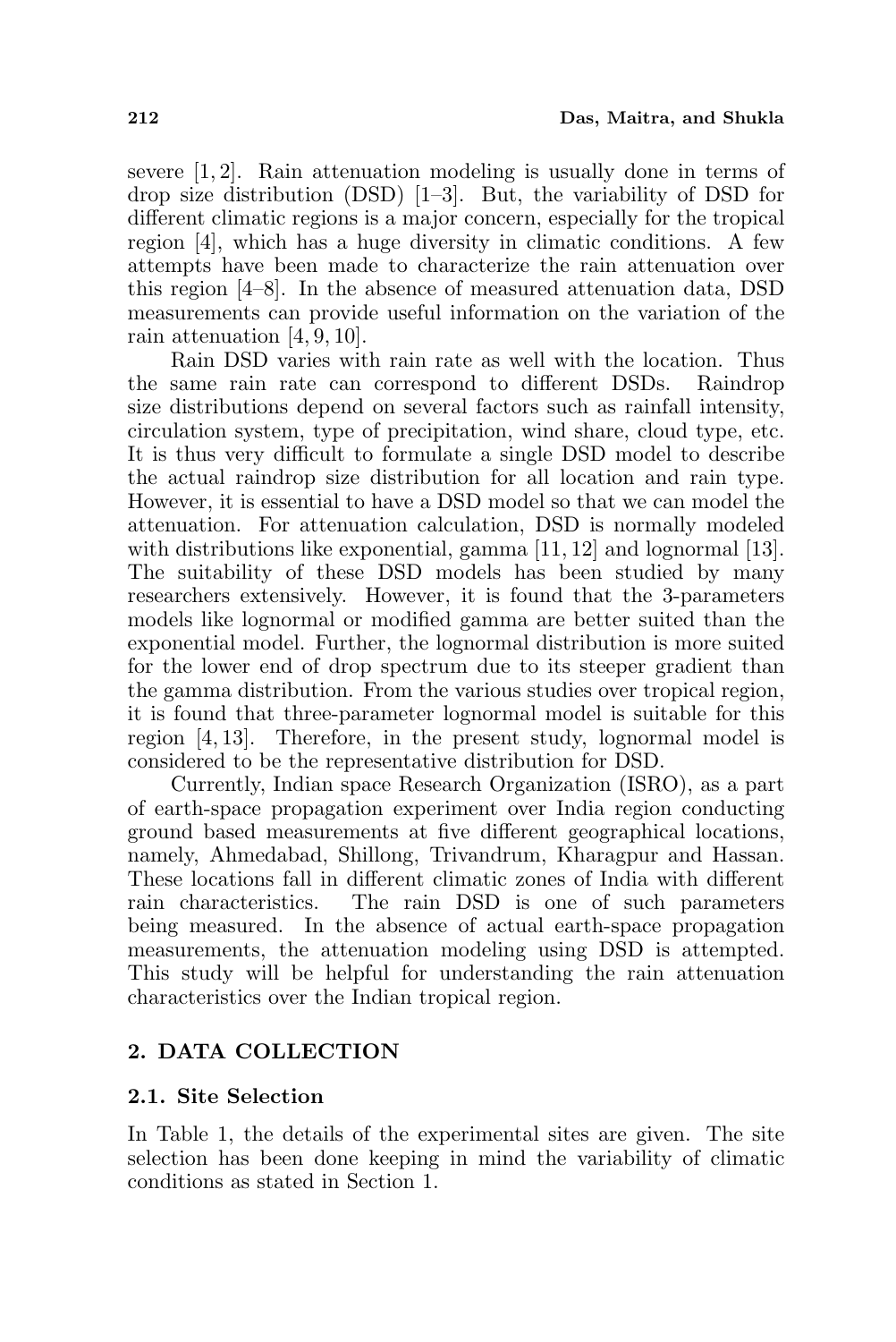| <b>Station Name</b> | Annual<br>Total<br>Rain<br>(mm) | No. of<br>Rainy<br>days | Lat<br>$\rm ^{o}N$ | Long.<br>$\rm ^{o}E$ | Measurement<br>Period | Climatic<br>Condition                 |
|---------------------|---------------------------------|-------------------------|--------------------|----------------------|-----------------------|---------------------------------------|
| Shillong<br>(SHL)   | 2415.3                          | 128.1                   | $25^{\circ}34'$    | $91^{\circ} 53'$     | 3 Years               | Hilly, SW $&$<br>NE monsoon           |
| Ahmedabad<br>(AHM)  | 803.4                           | 35.8                    | $23^{\circ}04'$    | $72^{\circ}38'$      | 3 Years               | Plane, SW<br>monsoon                  |
| Trivandrum<br>(TVM) | 1827.7                          | 99.7                    | $08^{\circ}29'$    | $76^{\circ}57'$      | 3 Years               | Coastal, Plane.<br>SW & NE<br>monsoon |
| Kharagpur<br>(KGP)  | 1641.4                          | 82.2                    | $22^{\circ}32'$    | $88^\circ 20'$       | 2 Years               | Coastal Plane.<br>SW & NE<br>monsoon  |
| Hassan (HAS)        | 912.8                           | 65.0                    | $13^{\circ}00'$    | $76^{\circ}09'$      | 2. Years              | Plane, SW<br>monsoon                  |

Table 1. Site locations and characteristics.

### 2.2. DSD Measurement

An impact type disdrometer manufactured by Disdromet (RD-80) is installed at each of the locations. The disdrometer has a sensitive styrofoam cone connected with a transducer. When a drop strikes the cone, an electric signal is generated whose amplitude is proportional to the momentum of the drop. Using the Gunn-Kinzer relation [14], the drop diameter is estimated from the terminal velocity. It is assumed that the momentum is entirely due to the terminal fall velocity of the drops. It is also assumed that the drops are spherical in shape and no wind motion is present.

It is to be noted that the bigger drops are not spherical in shape and thus introduce error in the estimation of rain rate and rain attenuation from the drop size distribution. The discrepancy will be greater at high rain rates as bigger rain drops are abundant in that case. However, it was found that the deviation of rain rate calculated in this way and measured by a collocated raingauge may not be very severe [15].

The sensitivity of disdrometer surface is very important for proper measurement. The surface is cleaned regularly and replaced once in a year. The known sources of error like acoustic noises are kept minimized by proper installation of the instrument at the roof top of a building. Another source of error in disdrometer measurement is the insensitivity for a time period after a bigger drop strikes. This 'dead time' leads to underestimation of the smaller drops that fall within this period. But, the effects of these smaller drops are less on rain attenuation and are within 5% error limit [16]. It has much less effect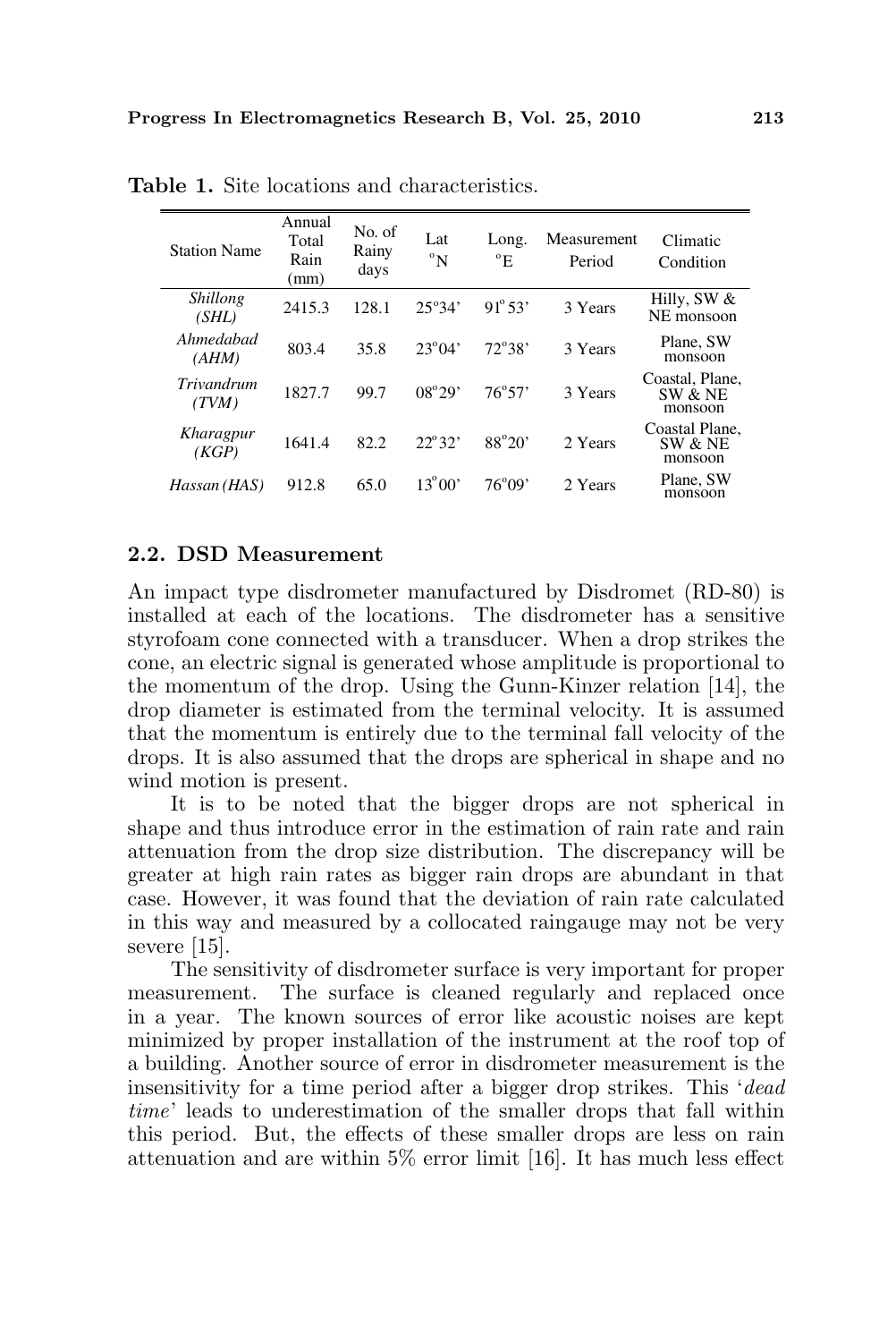on the DSD spectrum except at very low rain rates. So, for the present study, the dead time correction has not been considered.

The data collected for years 2005–2007 have been used for the present analysis. An integration time of 30 seconds is used for DSD measurement. As a precautionary measure, the measurement instances which have less than 10 drops recorded have been excluded from the analysis. Cumulative data of all the available years have been used to model the attenuation. This may be helpful to minimize the uncertainties in the measurements.

#### 3. ANALYSIS

#### 3.1. DSD Modeling

From the previous studies over tropical regions, it has been observed that DSD follows the lognormal distribution as mentioned in Section 1. Therefore, in the present work, the lognormal model is considered to describe DSD characteristics.

The lognormal distribution function is given as follows [13]

$$
N(D) = \frac{N_T}{\sigma D \sqrt{2\pi}} \exp\left[\frac{-0.5(\ln(D) - \mu)^2}{\sigma^2}\right]
$$
 (1)

where,  $N(D)$  is the number density (in  $m^{-3}mm^{-1}$  ),  $N_T$  is total number of drops,  $\overline{D}$  is drop diameter (in mm),  $\sigma$  is the standard deviation and  $\mu$  is the mean of ln(D).  $N_T$ ,  $\sigma$  and  $\mu$  are rain rate dependent variables.

Various methods are suggested to obtain these parameters [13, 17]. In our approach, we use method of moment technique [4] to estimate these parameters as they are linearly related to the moments of measured DSD. It has been reported that 3rd, 4th and 6th moments are more suitable for estimation of model parameters [13] and are used here accordingly.

The mathematical relationships of the distribution parameters with these moments are given as follows:

$$
N_T = \exp\left[\frac{1}{3}(24L_3 - 27L_4 + 6L_6)\right]
$$
 (2)

$$
\mu = \frac{1}{3}(-10L_3 + 13.5L_4 - 3.5L_6) \tag{3}
$$

$$
\sigma^2 = \frac{1}{3}(2L_3 - 3L_4 + L_6) \tag{4}
$$

Here  $L_3$ ,  $L_4$ , and  $L_6$  are the natural logarithms of 3rd, 4th and 6th moments respectively.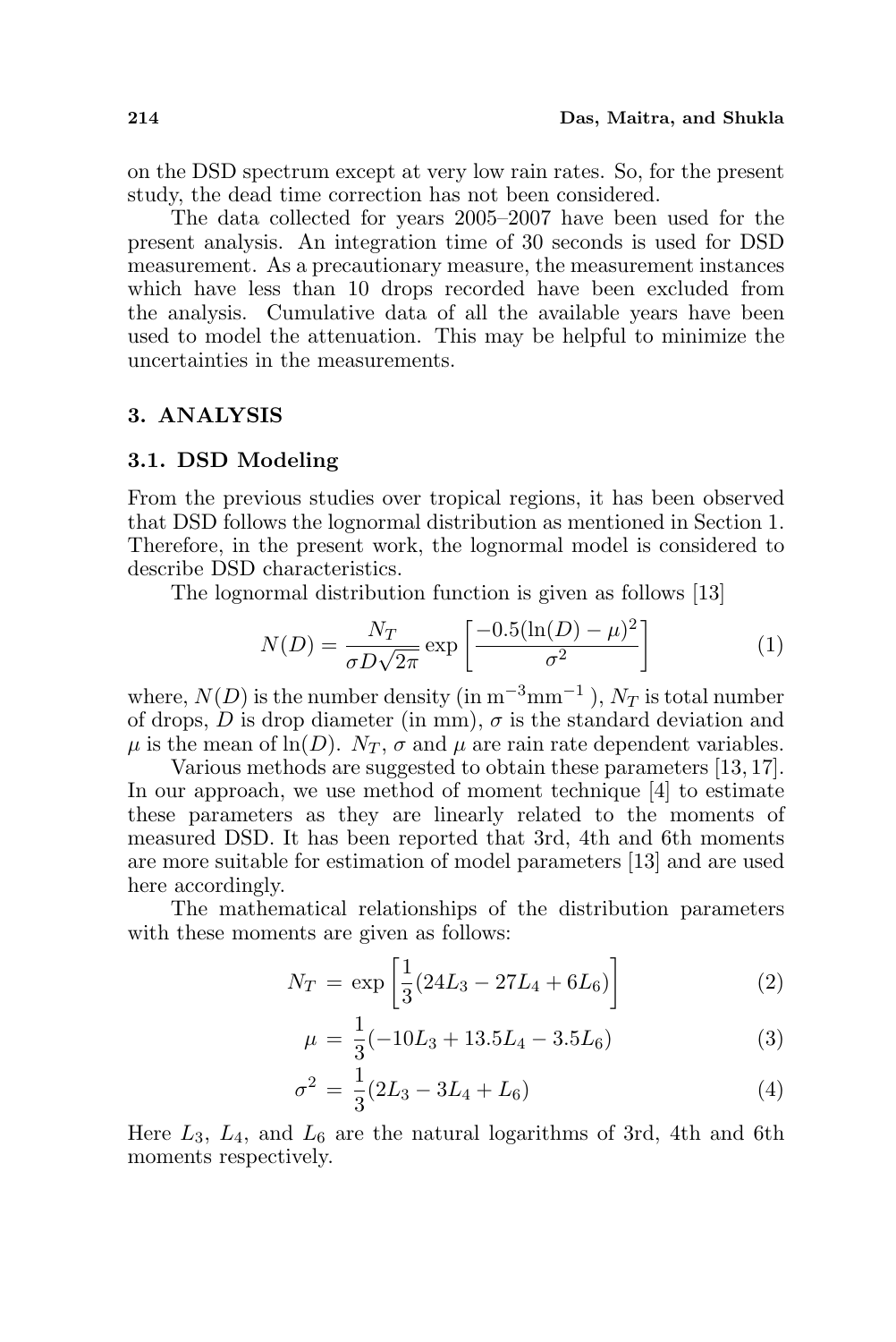After calculating the DSD parameters for the whole observation period they are modeled in following form

$$
N_T = aR^b \tag{5}
$$

$$
\mu = c + d \ln(R) \tag{6}
$$

$$
\sigma = e + f \ln(R) \tag{7}
$$

Here,  $a, b, c, d, e$  and f are parameters of the model and evaluated by the least squares method. These parameters have some dependency on the rain climatology, as reported in the literature [13, 17]. In estimation of these parameters, all types of rain have been included at a particular location. An example of lognormal model for the measured DSD between 25–26 mm/h rain fall for different region is shown in Fig. 1.



Figure 1. Measured and fitted lognormal model at 25–26 mm/h rain rate for (a) AHM, (b) TVM, (c) KGP, (d) SHL and (e) HAS. The error bar indicates the  $\pm$  one standard deviation from the mean drop size concentrations.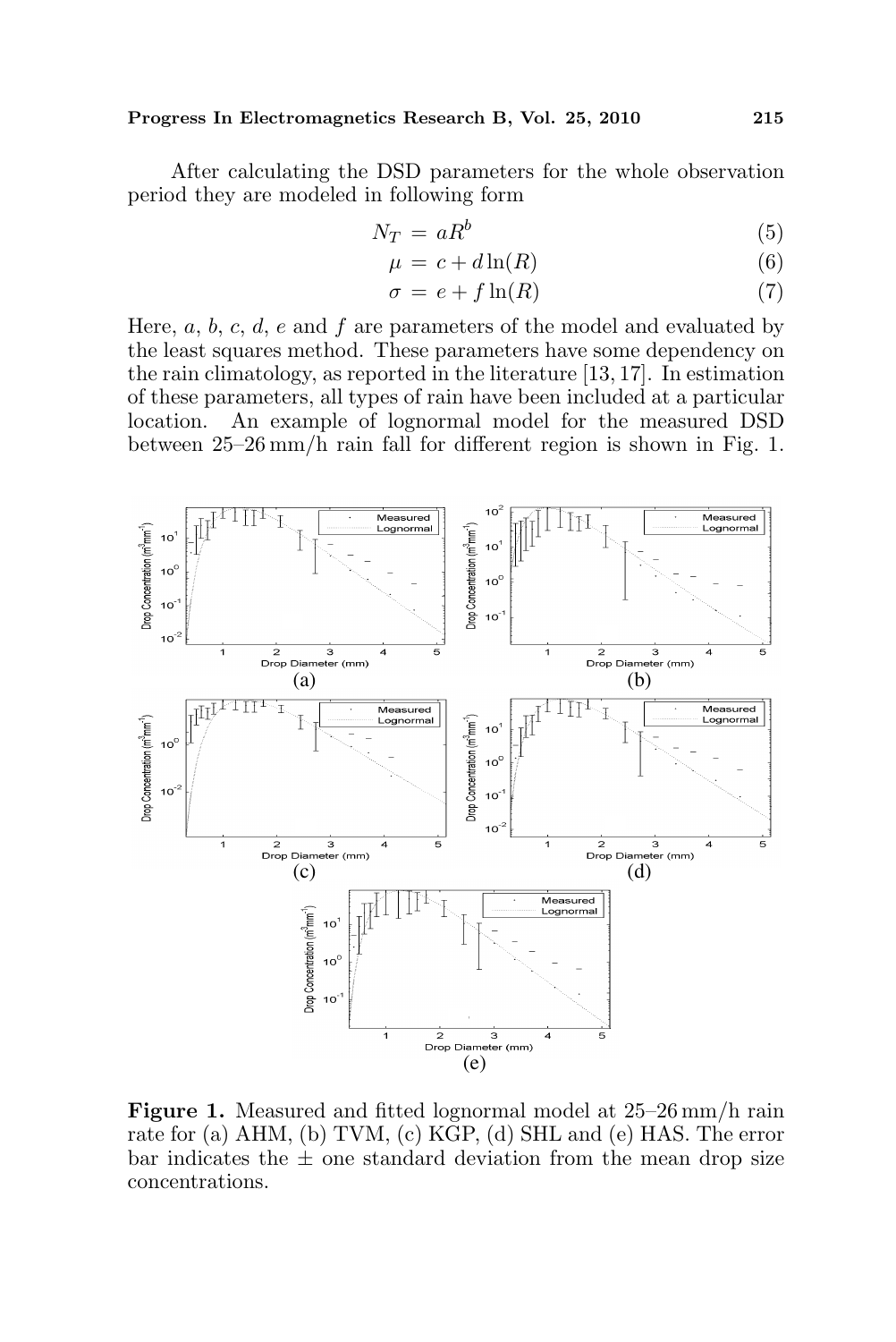The error bars in the Fig. 1 shows the deviation of measured values of drop concentration from its mean value by  $\pm$  one standard deviation.

#### 3.2. Rain Attenuation Modeling

In this study, Mie scattering by spherical rain drops is used to calculate the rain attenuation using data from different locations in tropical Indian region. Since the emphasis of the study is to understand the rain attenuation characteristics over different climatic conditions in the tropical region, the single scattering by spherical rain drops has been considered.

The polarization independent specific attenuation  $(A)$  due to rain drops is given by the following relation [19]

$$
A\left(\frac{dB}{\mu}\right) = 4.343 \times 10^{-3} \int_{0}^{\infty} Q_t(D) N(D) dD \tag{8}
$$

where,  $Q_t$  is the total extinction cross section in mm<sup>2</sup> and is given by,

$$
Q_t = \frac{\lambda^2}{2\pi} \sum_{n=1}^{\infty} (2n+1) \text{Re}[a_n + b_n]
$$
 (9)

where,  $a_n$  and  $b_n$  are the Mie scattering coefficients, which are complex functions of drop diameter, wavelength and complex refractive index of water respectively, and Re denotes the real part [2].

In our approach, Liebe model [20] of complex refractive index of water, which is a function of temperature, has been used to obtain the Mie coefficients. The temperature of rainy medium is considered 20◦C in ITU-R model which is suitable for temperate region. In the present case, the medium temperature is taken to be  $30^{\circ}$ C which is appropriate for the tropical Indian region.

The higher rain rates consist of bigger rain drops which are not strictly spherical. The attenuation will be greater for horizontal polarization than the vertical polarization as the drops are spheroidal and elongated in the horizontal direction. The polarization dependent estimation of rain attenuation can be performed using point matching technique or T-matrix approach assuming realistic rain drop size distribution [21, 22]. We used the spherical rain drop model with Mie scattering in our study as the disdrometer measures rain drops and rain rates assuming spherical drop shape.

#### 4. RESULTS

The experimental data of DSD modeled with lognormal function yield in five different DSD models for five zones. In Table 2, the modeled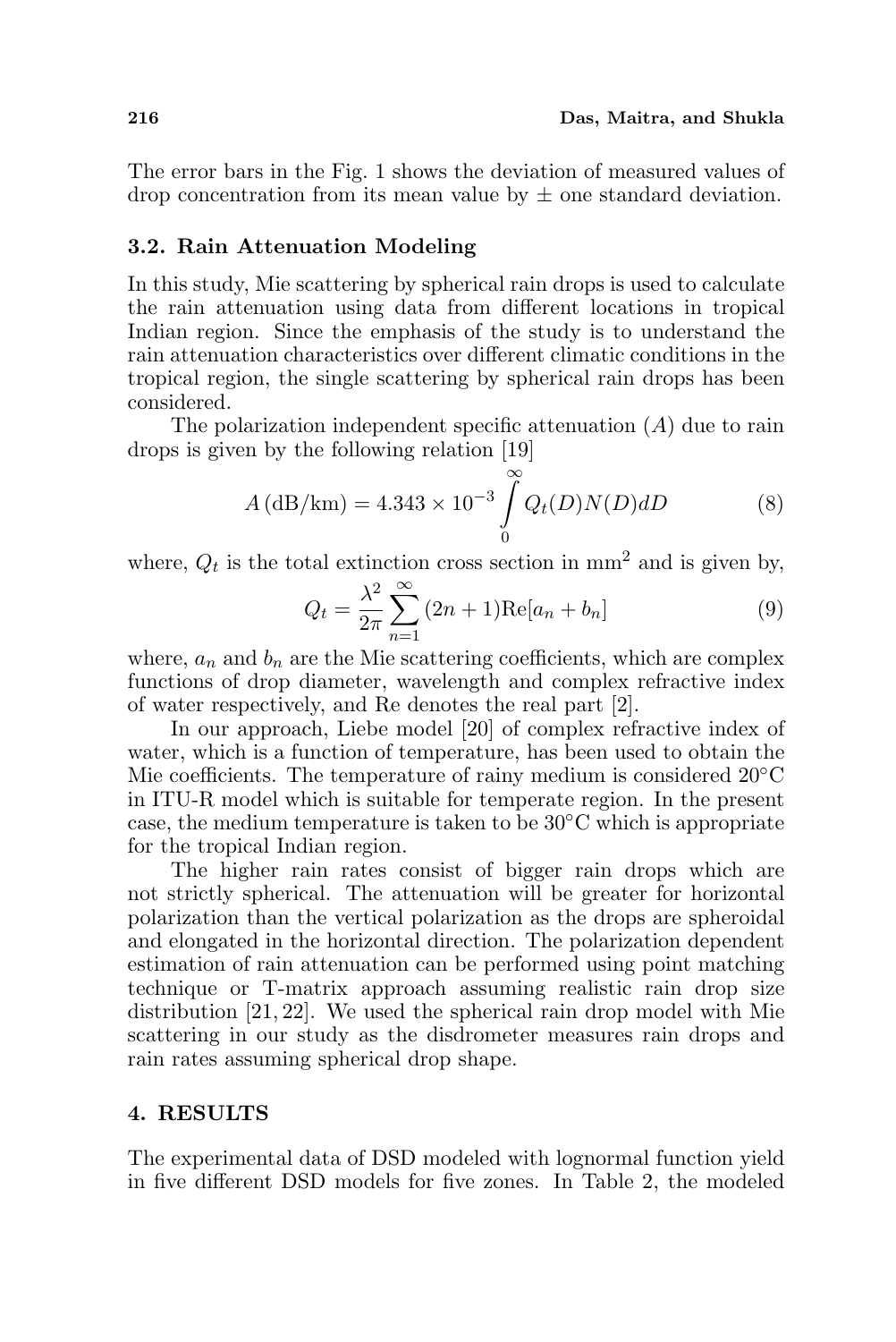lognormal DSD parameters are given for these locations. Since these models are estimated without any rain classification, they essentially represent the average rain characteristics.

In Figs.  $2(a)-2(d)$ , modeled drop size distribution for different locations with rain rate 10, 25, 50 and 100 mm/h, respectively, have been shown. The drop distributions become broader with increase in rain rate indicating significant presence of bigger drops at higher

| Location   | $N_{T}$              | $\mu$                     | $\sigma^2$               |
|------------|----------------------|---------------------------|--------------------------|
| AHM        | $149.3799R^{0.3467}$ | $-0.1380 + 0.1569 \ln(R)$ | $0.0625 + 0.0079 \ln(R)$ |
| <b>TVM</b> | $176.7605R^{0.3178}$ | $0.1934 + 0.1684 \ln(R)$  | $0.0692 + 0.005 \ln(R)$  |
| <b>SHL</b> | $170.3792R^{0.26}$   | $0.1925 + 0.1831 \ln(R)$  | $0.0738 + 0.0059 \ln(R)$ |
| KGP        | $140.8542R^{0.2994}$ | $0.1417 + 0.1716 \ln(R)$  | $0.0744 + 0.0064 \ln(R)$ |
| <b>HAS</b> | $225.9998R^{0.3041}$ | $0.2557 + 0.1615 \ln(R)$  | $0.0683 + 0.0097 \ln(R)$ |

Table 2. Modeled lognormal DSD parameters.



Figure 2. Comparison of modeled drop size distribution among different locations for (a)  $10 \text{ mm/h}$ , (b)  $25 \text{ mm/h}$ , (c)  $50 \text{ mm/h}$  and (d) 100 mm/h.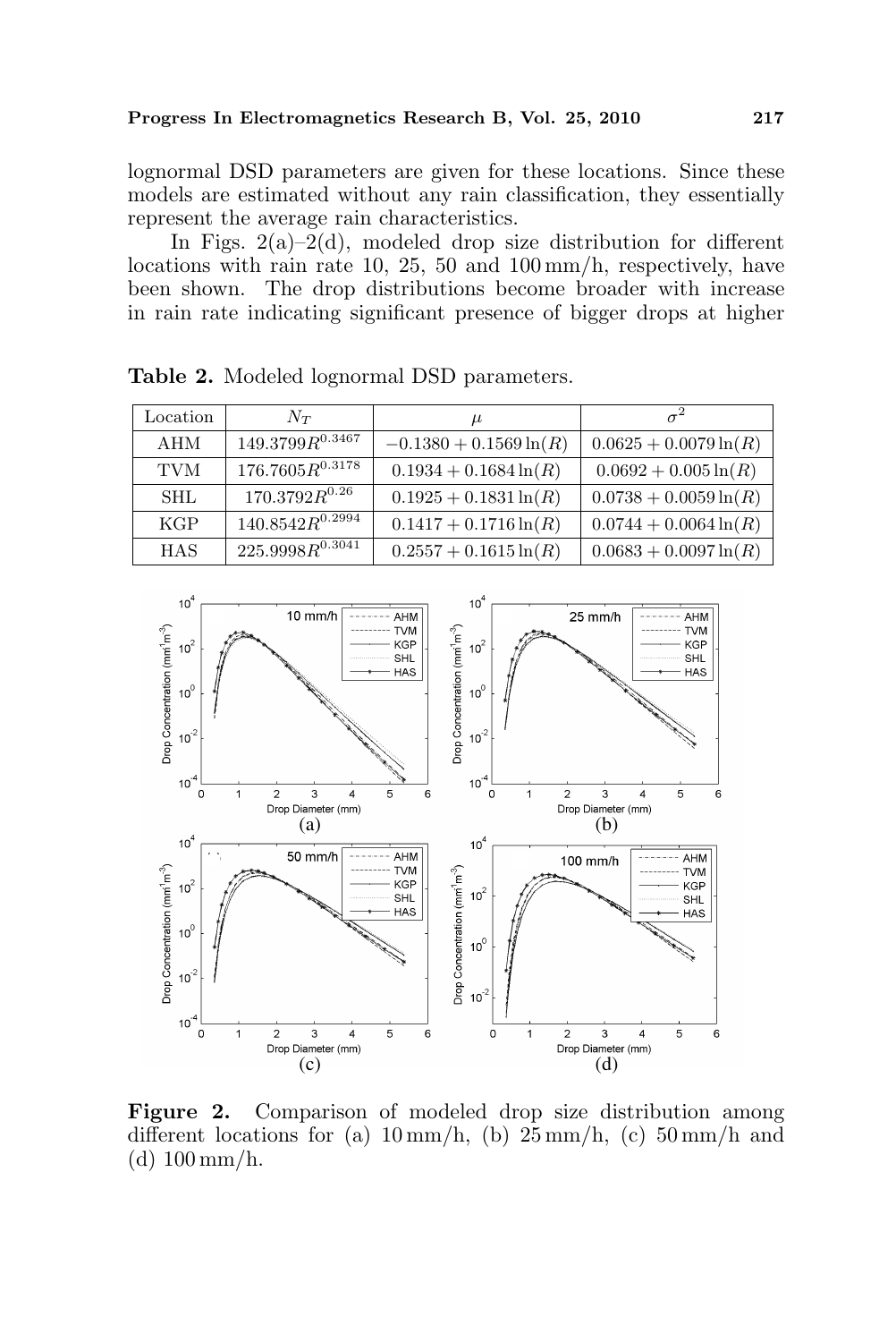rain rates. It can be also seen that the DSD of different regions are similar in nature, but not exactly same. The variation of DSD results in variation in rain attenuation and it has significant effect at higher rain rates when bigger drops are more abundant.

In Figs.  $3(a)-3(d)$ , modeled specific attenuations for these regions along with ITU-R model [23] have been shown for the frequency range 10–100 GHz for rain rates 10, 25, 50 and 100 mm/h, respectively. It is to be noted that the ITU-R model is based on the Laws-Parsons DSD, which may not be appropriate for the tropical region [4].

It can be seen from the Fig. 3 that the rain attenuation increases with frequency up to around 100 GHz and decreases at higher frequencies. It is observed that the specific attenuation for each site is more or less matching with ITU-R predicted value in the frequency range 10–50 GHz. However, the discrepancy starts increasing with increasing frequency and rain rate.

Among the different locations, HAS shows the maximum specific attenuation and KGP shows the minimum specific attenuation values



Figure 3. Specific attenuation for different locations with frequency at rain rate (a)  $10 \text{ mm/h}$ , (b)  $25 \text{ mm/h}$ , (c)  $50 \text{ mm/h}$  and (d)  $100 \text{ mm/h}$ .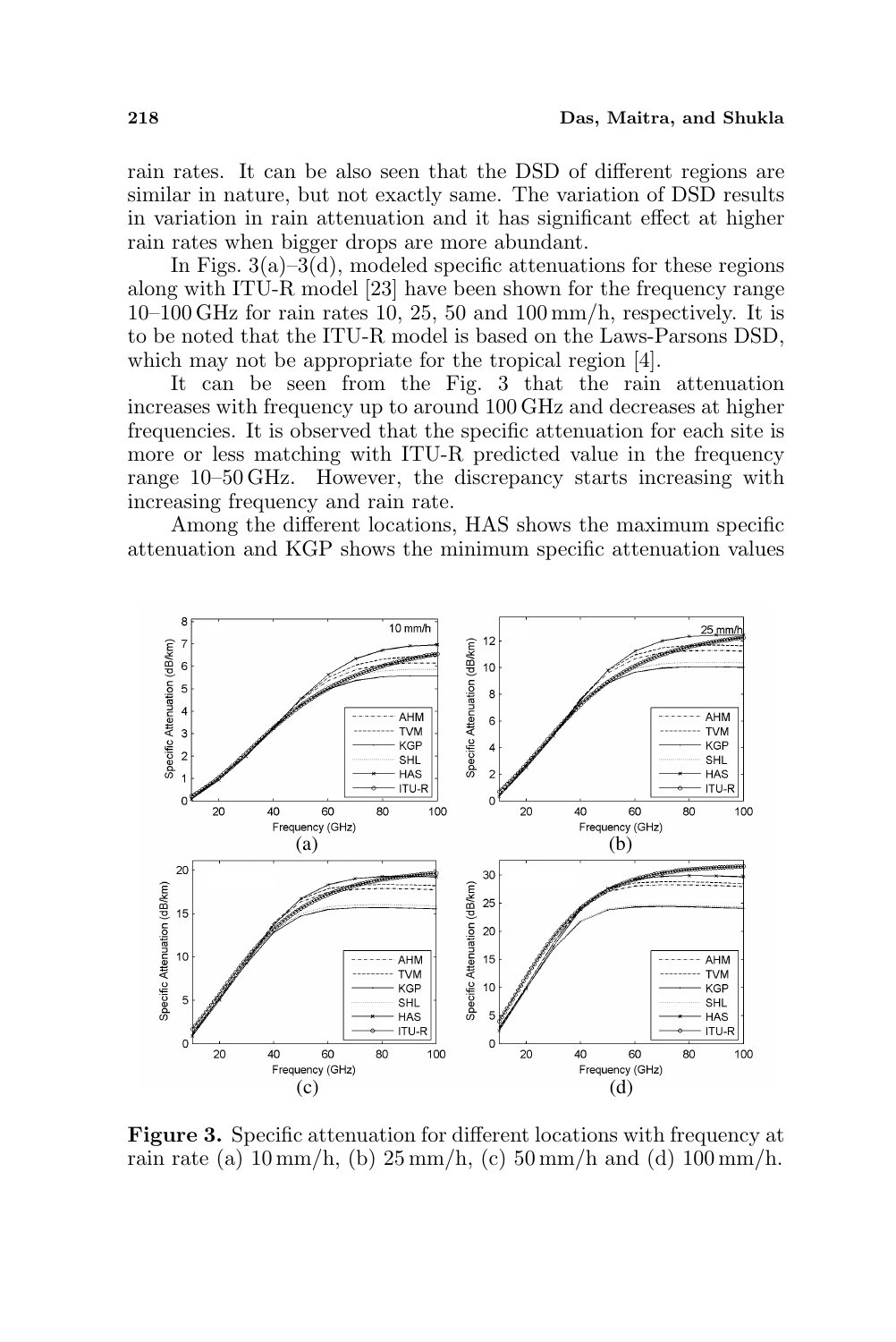at all the frequencies. It is also observed from Fig. 3 that the ITU-R model is underestimating for HAS, AHM and TVM while overestimating for KGP and SHL at lower rain rates (10, 25 and 50 mm/h) in frequency range 40–80 GHz. At higher rain rate  $(100 \,\mathrm{mm/h})$ , the ITU-R model is overestimating for almost all sites over the entire frequency range. This deviation is most severe for SHL and KGP and minimum for HAS.

The difference between the ITU-R model and local DSD generated attenuation values increases with increase in rain rates indicating a mismatch between the observed DSD and Laws-Person model of DSD. It is well anticipated since the ITU-R model is developed mainly using the data from the temperate region  $[1, 2]$ , where rain characteristics are different from that of tropical region.

It is also to be noted that the differences in attenuation values at different locations are quite significant at frequencies greater than 40 GHz. The differences between these locations are minimum for 10 mm/h and maximum for 100 mm/h indicating that the rain attenuation becomes more sensitive to variation of DSD at higher rain rates.

It can be observed that KGP and SHL show similar attenuation characteristics whereas AHM and TVM show some similarity. The rain attenuation at HAS is always higher than that at other locations. The reason may be due to the different topography and atmospheric conditions in different sites which leads to the different drop formation. The tropical rainfall is often characterized by heavy rainfall during the monsoon period. As the high rain rates are normally due to the convective rain and the local climate is mainly responsible for convection process, the different locations are expected to show



Figure 4. Specific Attenuation value calculated using model for different locations at (a) 20.2 GHz and (b) 30.5 GHz.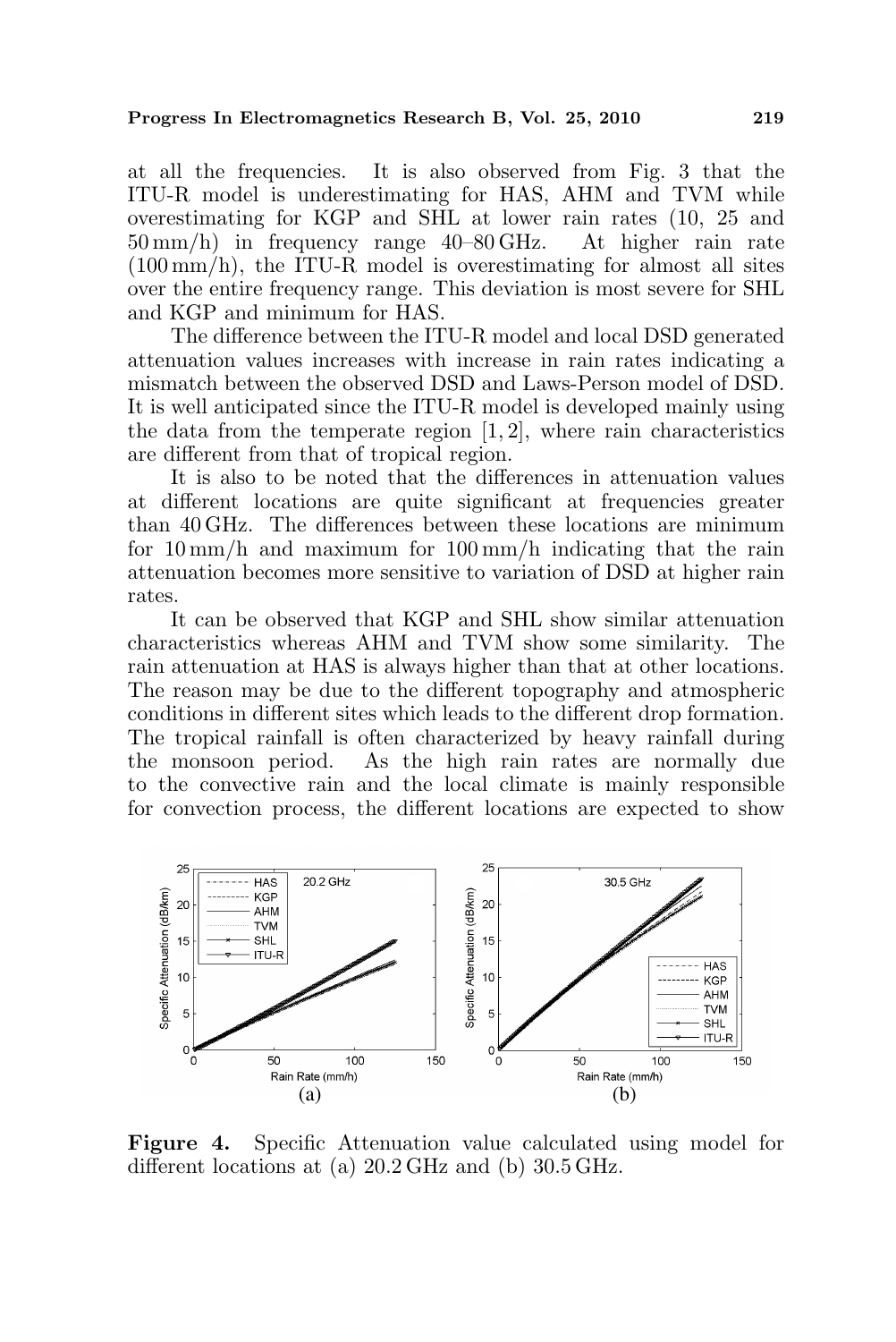different attenuation characteristics at higher rain rates. The results indicate a strong impact of local climate on drop formation process as well as the relationship with meso-scale weather. Although the sites are all in tropical region, they still show marked differences. It can thus be appropriate to measure and model DSD separately for each zone.

To get an idea about the location dependency of rain attenuation, the values of specific attenuation at different rain rates have been calculated. In Fig. 4, the variation of specific rain attenuation with rain rate from the lognormal model is given at frequencies 20.2 GHz and 30.5 GHz. These frequencies are possible choices for Ka band downlink and uplink for satellite communications. The model estimation shows that above 30 mm/h rain rate, rain attenuation is overestimated by

|            | <i>SHL</i>       |           | AHM                                 |          | <b>TVM</b>       |          |
|------------|------------------|-----------|-------------------------------------|----------|------------------|----------|
| (GHz)<br>f | $\boldsymbol{k}$ | $\alpha$  | $\boldsymbol{k}$                    | $\alpha$ | k <sub>i</sub>   | $\alpha$ |
| 10         | 0.01115          | 1.199     | 0.0081                              | 1.249    | 0.0057           | 1.316    |
| 20         | 0.1329           | 0.9289    | 0.1204                              | 0.9557   | 0.1106           | 0.9723   |
| 30         | 0.3385           | 0.8492    | 0.2932                              | 0.8922   | 0.2625           | 0.9169   |
| 40         | 0.7221           | 0.7414    | 0.6262                              | 0.7934   | 0.569            | 0.8182   |
| 50         | 1.093            | 0.6717    | 0.9788                              | 0.7224   | 0.9404           | 0.7361   |
| 60         | 1.319            | 0.6366    | 1.214                               | 0.6838   | 1.227            | 0.6865   |
| 70         | 1.423            | 0.6209    | 1.329                               | 0.666    | 1.385            | 0.6615   |
| 80         | 1.464            | 0.6141    | 1.373                               | 0.6586   | 1.453            | 0.6506   |
| 90         | 1.477            | 0.611     | 1.386                               | 0.6555   | 1.476            | 0.6462   |
| 100        | 1.476            | 0.6095    | 1.386                               | 0.654    | 1.479            | 0.6442   |
|            | KGP              |           | $\mathcal{H}\mathcal{A}\mathcal{S}$ |          | ITU-R            |          |
|            |                  |           |                                     |          |                  |          |
| (GHz)<br>f | $\boldsymbol{k}$ | $\alpha$  | $\boldsymbol{k}$                    | $\alpha$ | $\boldsymbol{k}$ | $\alpha$ |
| 10         | 0.0116           | $1.193\,$ | 0.0060                              | 1.289    | 0.0117           | 1.2371   |
| 20         | 0.1304           | 0.9328    | 0.1082                              | 0.9686   | 0.0938           | 1.0198   |
| 30         | 0.3241           | 0.8577    | 0.2691                              | 0.9036   | 0.2347           | 0.9311   |
| 40         | 0.6719           | 0.7557    | 0.5778                              | 0.8099   | 0.4352           | 0.8549   |
| $50\,$     | 1.003            | 0.6888    | 0.9622                              | 0.7313   | 0.6536           | 0.7978   |
| 60         | 1.203            | 0.6548    | 1.29                                | 0.6799   | 0.8560           | 0.7571   |
| 70         | 1.296            | 0.6394    | 1.502                               | 0.6508   | 1.0284           | 0.7280   |
| 80         | 1.332            | 0.6329    | 1.614                               | 0.6361   | 1.1686           | 0.7068   |
| 90         | 1.342            | 0.6299    | 1.661                               | 0.6292   | 1.2801           | 0.6910   |

Table 3. Coefficients for specific attenuation calculation.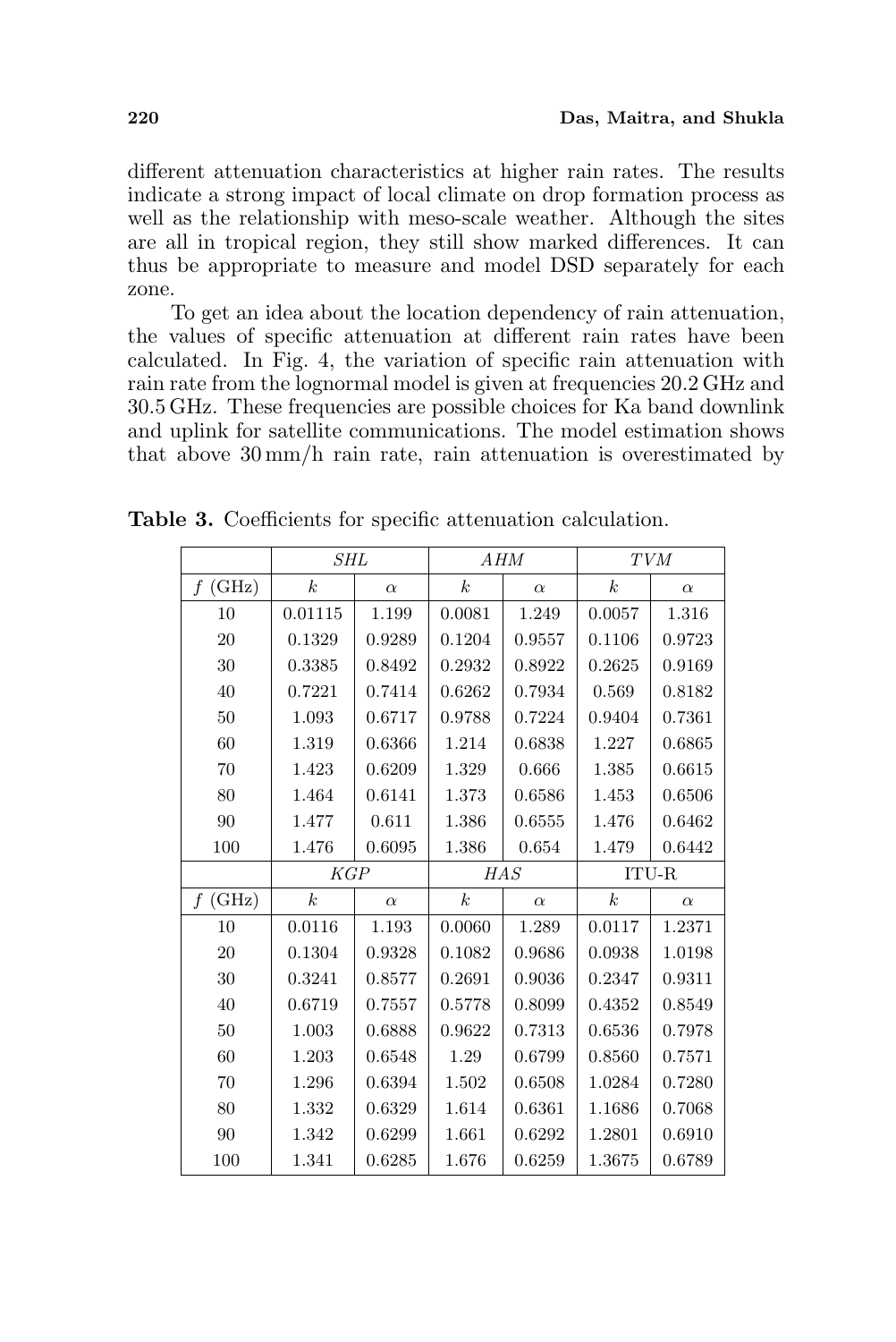ITU-R model for all these sites at 20.2 GHz. It is also observed that the deviation is more at  $20.2 \text{ GHz}$  than at  $30.5 \text{ GHz}$  frequency and the discrepancy is more for higher rain rates. The variation of specific attenuation among the sites is within the range of 3 dB/km.

It is useful to estimate the direct relationship between rain fall rate and the rain attenuation. Normally, a power-law relationship of the following form has been considered for such purpose.

$$
A = kR^{\alpha} \tag{10}
$$

where k and  $\alpha$  are constants.

From the regression analysis of the modeled attenuation with the rain rate, these constants are determined for different locations and different frequencies. In Table 3, the values obtained for K and  $\alpha$  are given.

The measured rain rate exceedance plot has been given for these sites in Fig. 5. From the plot, in general, it can be seen that occurrences of rain are quite high over India compared to the temperate regions indicating the probable high rain outage for the communication systems operating at EHF band over India. The measured and ITU-R model generated rain exceedances of 0.01% time of a year at different locations are shown in Table 4. It can be observed from the table that ITU-R model [24] generated exceedances are not good representatives of the measured exceedances and may not be a proper choice for estimation of probable rain attenuation in Indian region. This emphasizes the need of actual measurements of DSD at different locations in India for modeling of rain attenuation.



| Station    | Measured        | ITU-R           |
|------------|-----------------|-----------------|
| Name       | $\text{(mm/h)}$ | $\text{(mm/h)}$ |
| SHL        | 76              | 84.83           |
| A HM       | 79              | 54              |
| <b>TVM</b> | 67              | 93.33           |
| KGP        | 86              | 84.67           |
| HAS        | 57              | 75.94           |

Figure 5. Rain rate exceedance probability for different locations.

Table 4. Rain rate exceedance of 0.01% probability level.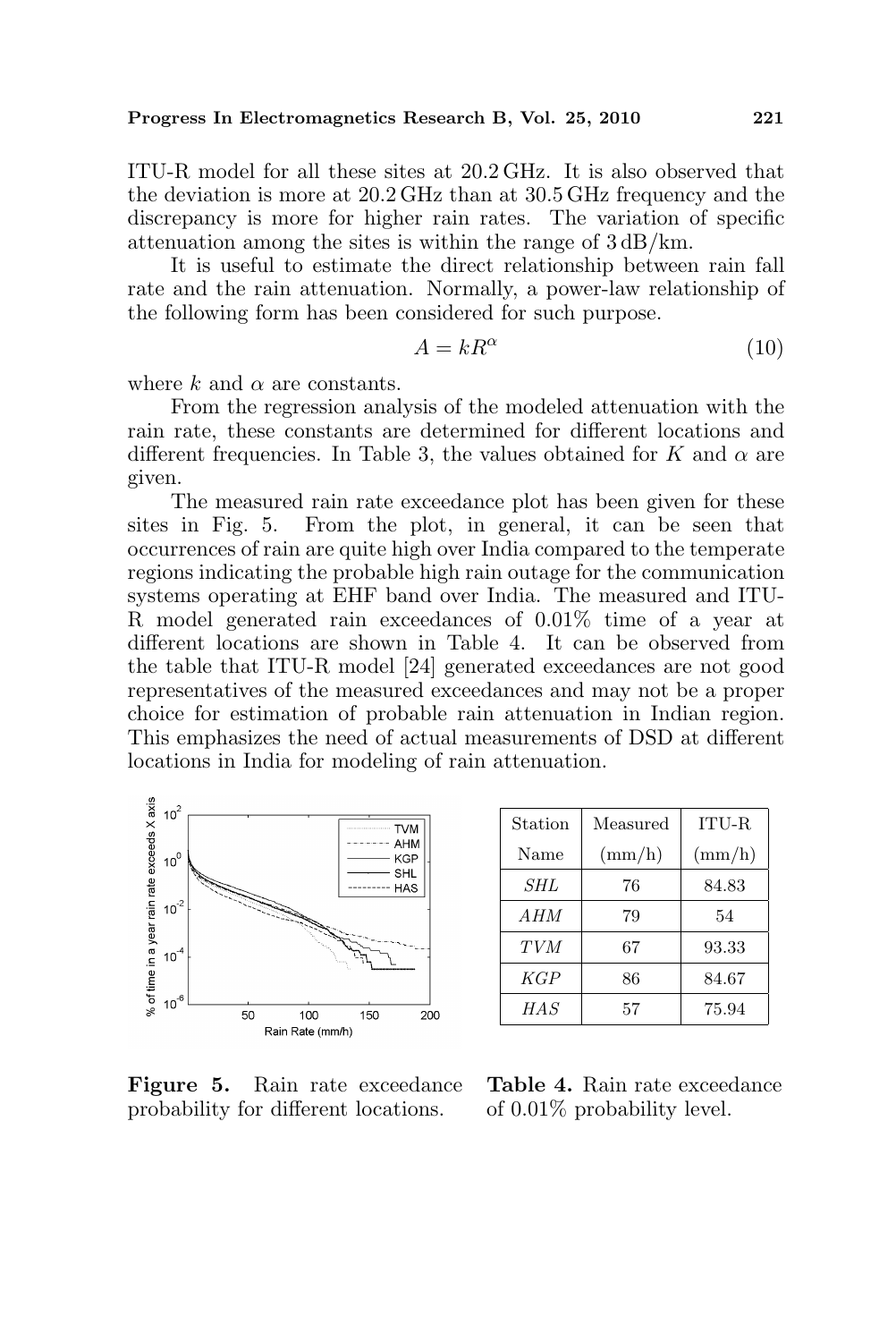# 5. CONCLUSION

The DSD modeling in terms of lognormal function has been carried out to estimate the rain attenuation at different places in Indian region in the frequency range of 10–100 GHz. Results show that there is a strong variability of specific rain attenuation at different locations at higher rain rates. DSD is found to depend strongly upon local climate of the different locations in the Indian region. It also comes out from the analysis that the ITU-R model overestimates rain attenuation at frequencies above 30 GHz at all rain rates over the Indian region. At smaller rain rates and in the frequency range 10–30 GHz, the ITU-R model performs well. It is found that for higher rain rates, specific attenuation values vary significantly at different locations and also differ from the ITU-R model. It is also observed that the specific rain attenuation is minimum for KGP and maximum for HAS. The results will be helpful in understanding rain attenuation variation and designing communication systems at EHF bands in the Indian regions. The study also indicates the need of actual measurement of DSD for different climatic zones.

# ACKNOWLEDGMENT

Authors are thankful to scientists and engineers of SAC, ISRO for their effort in experimental setups and data collection. Authors are also thankful to Dr. K. S. DasGupta, Deputy Director, SAC and Mr. Deval Mehta, senior scientist, SAC for their valuable suggestions. The financial support provided to one of the authors (SD) by ISRO under the Space Science Promotion Scheme is thankfully acknowledged.

## REFERENCES

- 1. Crane, R. K., Electromagnetic Wave Propagation through Rain, 1st edition, University of Oklahoma, 1996.
- 2. Ippolito, L. J., Radio Wave Propagation in Satellite Communications, 1st edition, Van Nostrand Reinhold Company, New York, 1986.
- 3. Thurai, M., V. N. Bringi, and A. Rocha, "Specific attenuation and depolarisation in rain from 2-dimensional video disdrometer data," IET Microwaves, Antennas & Propagation, Vol. 1, No. 2, 373–380, 2007.
- 4. Maitra, A., "Rain attenuation modeling from measurement of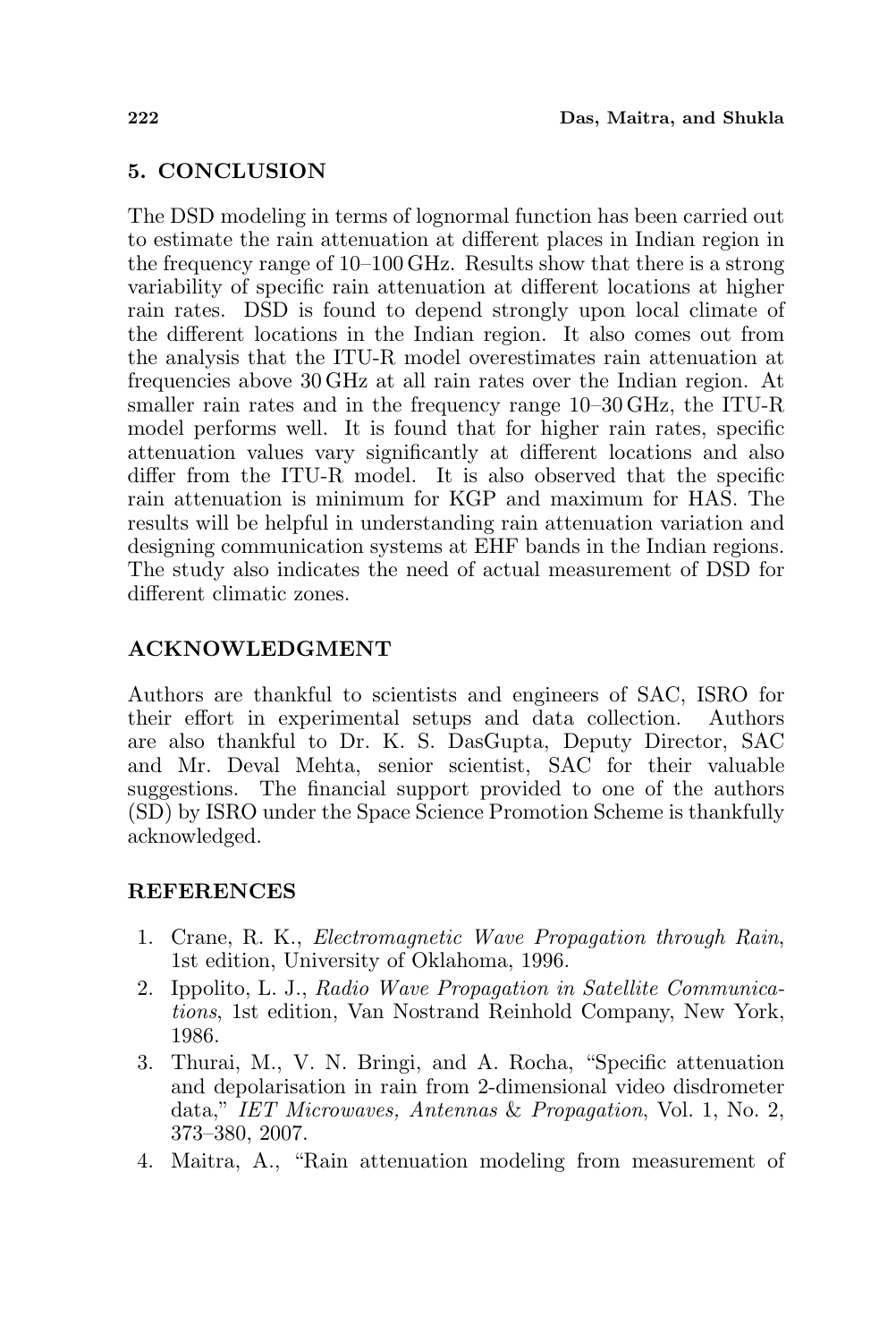drop size distribution in the Indian region," IEEE Antennas and Wireless Propagation Letters, Vol. 3, 180–181, 2004.

- 5. Green, H. E., "Propagation impairment on Ka-band SATCOM links in tropical and equatorial regions," IEEE Antennas and Propagation Magazine, Vol. 46, No. 2, April 2004.
- 6. Baldotra, A. K. and I. S. Hudiara, "Rain attenuation statistics over terrestrial microwave link at 19.4 GHz at Amritsar," IEEE Transactions on Antennas and Propagation, Vol. 52, No. 6, 1505– 1508, June 2004
- 7. Mandeep, J. S. and J. E. Allnutt, "Rain attenuation predictions at ku-band in south east Asia countries," Progress In Electromagnetics Research, Vol. 76, 65–74, 2007.
- 8. Ojo, J. S., M. O. Ajewole, and S. K. Sarkar, "Rain rate and rain attenuation prediction for satellite communication in Ku and Ka bands over Nigeria," Progress In Electromagnetics Research B, Vol. 5, 207–223, 2008.
- 9. Marzuki, M., T. Kozu., T. Shimomai, W. L. Randeu, H. Hashiguchi, Y. Shibagaki, "Diurnal variation of rain attenuation obtained from measurement of raindrop size distribution in equatorial indonesia," IEEE Transactions on Antennas and Propagation, Vol. 57, No. 4, 1191–1196, Part 2, Digital Object Identifier: 10.1109/TAP.2009.2015812, 2009.
- 10. Asen, W. and T. Tjelta, "A novel method for predicting site dependent specific rain attenuation of millimeter radio waves," IEEE Transactions on Antennas and Propagation, Vol. 51, No. 10, Part 2, 2987–2999, 2003.
- 11. Kumar, L. S., Y. H. Lee, and J. T. Ong, "Truncated gamma drop size distribution models for rain attenuation in Singapore," IEEE Transactions on Antennas and Propagation, Vol. 58, No. 4, 1325– 1335, Digital Object Identifier: 10.1109/TAP.2010.2042027, 2010.
- 12. Li, L. W., P. S. Kooi, M. S. Leong, and T. S. Yeo, "A gamma distribution of raindrop sizes and its application to Singapore's tropical environment," Microwave and Optical Technology Letters, Vol. 7, No. 5, 253–257, 1994.
- 13. Timothy, K. I., J. T. Ong, and E. B. L. Choo, "Rain drop size distribution using method of moments for terrestrial and satellite communication applications in Singapore," IEEE Transaction on Antennas and Propagation, Vol. 50, No. 10, 1420–1424, 2002.
- 14. Gunn, R. and G. D. Kinzer, "The terminal velocity of fall for water droplets in stagnant air," Journal of Meteorology, Vol. 8, 249–253, 1949.